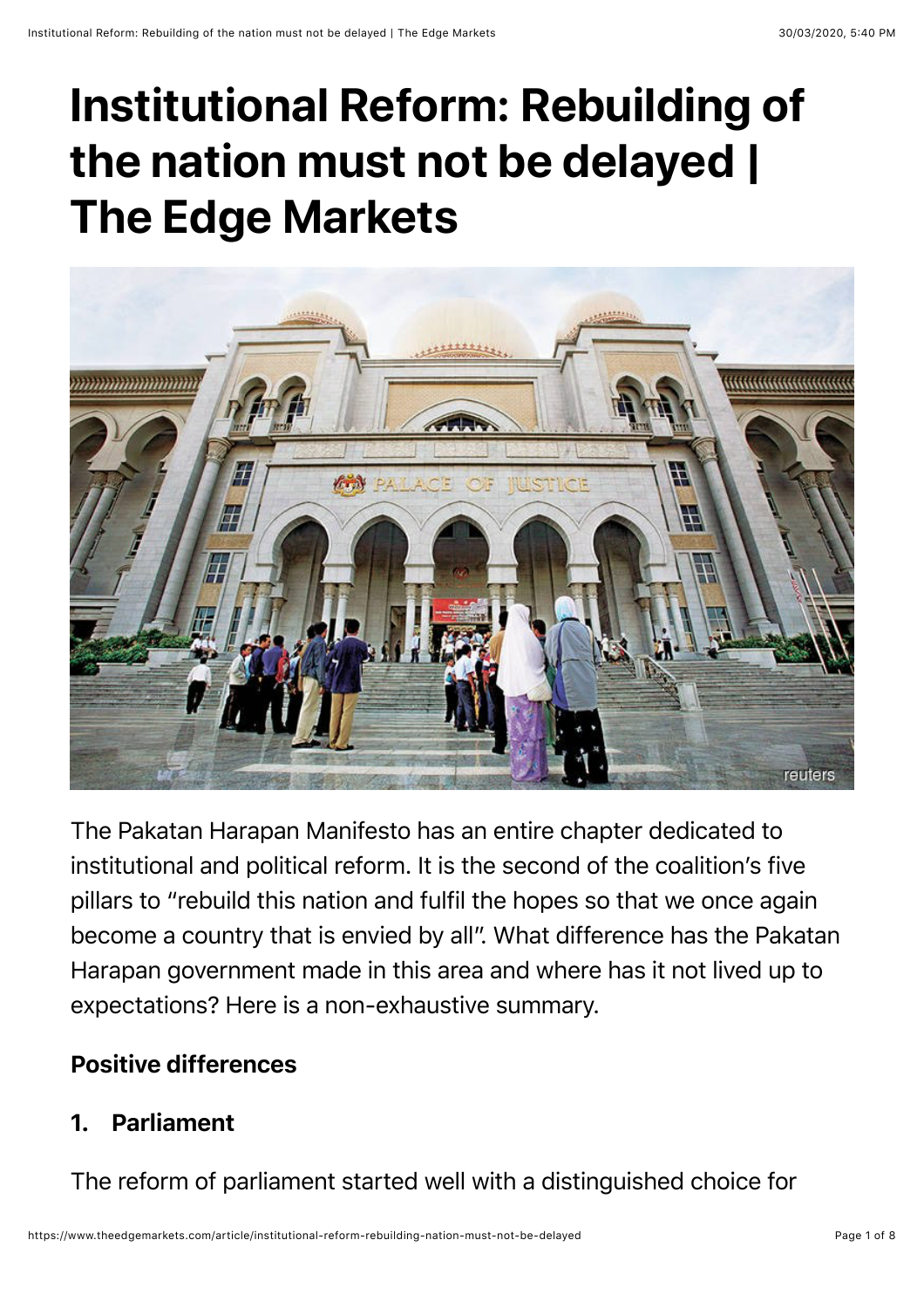Speaker, former Court of Appeal judge Datuk Mohd Ariff Md Yusof. Ariff is well-respected and has been trying to cultivate a new parliamentary culture and minimise the extent of unparliamentary behaviour during sessions.

More importantly, substantial reforms have been instituted to restore parliament's role as a check and balance on the other two pillars of democracy — the executive and the judiciary. Six parliamentary committees have been set up —Consideration of Bills, Budget, Defence and Home Affairs, Rights and Gender Equality, States and Federal Relations and Major Public Appointments. More committees to deal with issues such as the environment, international affairs and human rights are being planned. It is hoped that these committees will play their roles in scrutinising draft legislation as well as in maintaining oversight of the respective ministries.

An opposition member has now been appointed to head the important Public Accounts Committee, although this was temporarily in jeopardy when the former chairperson Datuk Seri Ronald Kiandee left Umno to join Bersatu.

There are also plans to revive the Parliamentary Services Act to provide autonomy to Parliament and to enable it to hire its own staff.

A sign that parliamentary reforms are proceeding quickly is that the Speaker has actually had to announce that reform efforts would be slowed down to enable members of parliament to adjust to the changes. He has also had to allay fears, including from within the executive, that parliament may become too powerful with the reforms. It is hoped that the executive appreciates that parliament was a weak rubber stamp during Barisan Nasional's tenure and that the recent measures are just little steps in restoring parliament to its rightful role as the third pillar of government.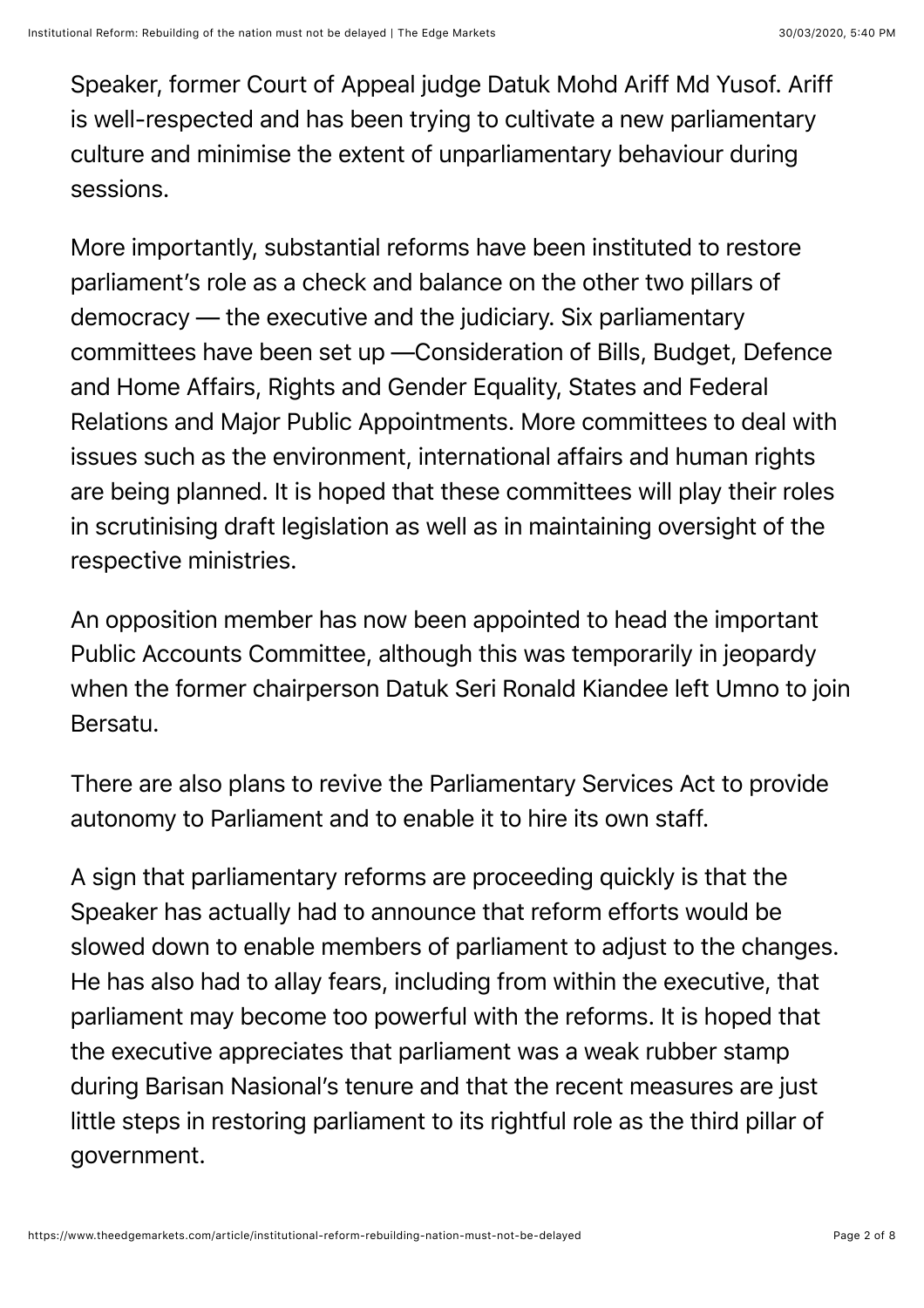## 2. Elections and Election Commission

The Election Commission has been completely rejuvenated with the appointment of lawyer Azhar Harun as the chairperson as well as other new Commissioners. It is heartening to see fresh faces in the commission, including the youngest commissioner in history, Zoe Randhawa. The newly minted Election Commission has shown a refreshing independence, calling out both the government and the opposition for election offences.

The Election Commission has also been taking steps to clean up the electoral roll and plans to reform election laws, particularly to make the use of government machinery for election campaigning an offence.

The Election Commission has been developing new guidelines for redelineation exercises to ensure that they abide by the constitution. It has also been engaging actively with political parties and civil society organisations.

A special Electoral Reforms Committee has also been set up to examine the electoral system as a whole and to make recommendations. These include examining the first-past-the-post system and whether political parties should be registered under the Election Commission instead of the Registrar of Societies.

### 3. Judiciary

The judiciary has made some headway under the leadership of Chief Justice Tan Sri Richard Malanjum, who has just retired.

He instituted a collegiate style of governance among the four top judges. He also implemented a system of e-balloting for the empanelling of judges in the appellate courts to ensure that there can be no allegations that certain judges are selected to hear certain appeals. He has engaged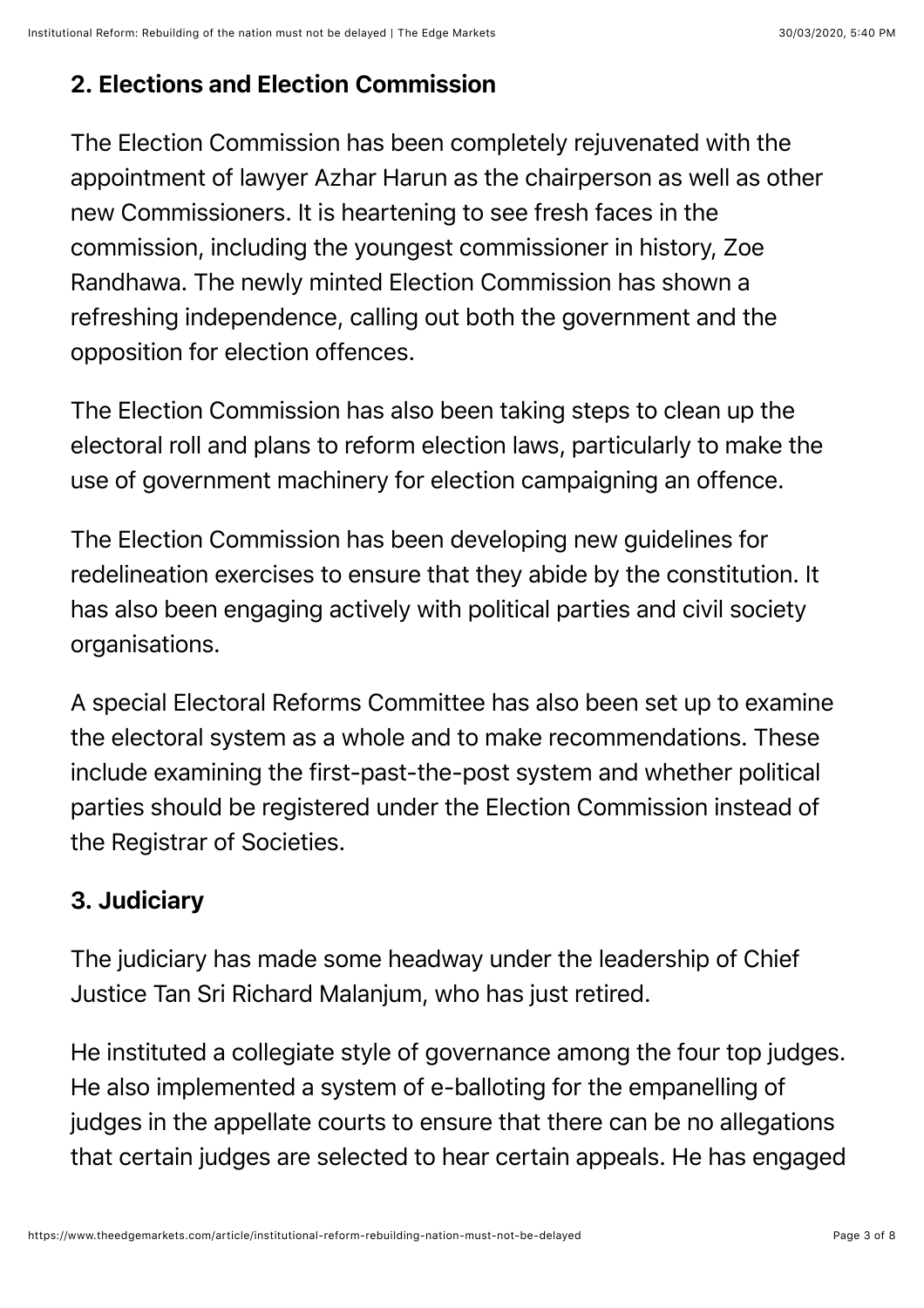more with the Bar and has established a consultative committee on the promotion of judges. The judiciary has also been proactive in staying up to date with legal matters, with the holding of various judicial dialogues and colloquiums, including on human rights issues such as the freedom of expression.

During Malanjum's tenure, the judiciary also worked with the United Nations Development Programme to produce a report on the International Framework for Court Excellence Malaysia 2018, which focused on key areas such as court leadership, resources, procedures as well as building public trust and confidence.

It is also very encouraging to see the historic appointment of the first woman chief justice, Tengku Maimun Tuan Mat. We look forward to further progress in the judiciary under her leadership.

A Royal Commission of Inquiry is due to be held to investigate allegations of interference with judicial decisions and corruption. This is a golden opportunity to strengthen the independence of the judiciary.

The Judicial Appointments Commission (JAC) should also be made more representative and not only consist of judges and former judges. Currently, its recommendations are not binding on the prime minister and constitutional amendments are necessary to strengthen the position of the JAC and to remove the prime minister's absolute discretion over the appointment of judges.

#### Further areas for improvement

The following reforms are crucial for Malaysia and must be implemented without delay.

## 1. Independent Police Complaints and Misconduct Commission (IPCMC)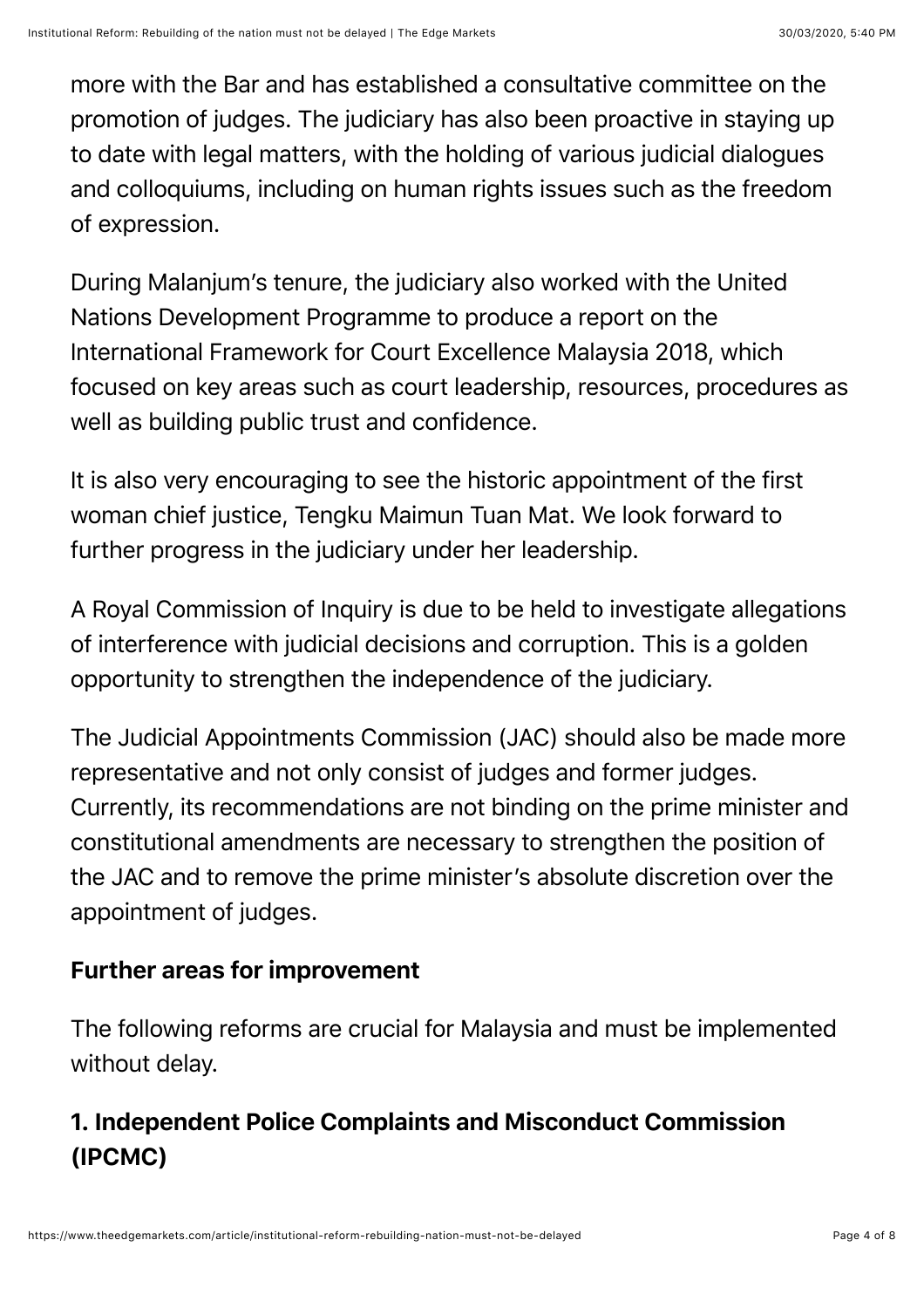An independent commission to investigate complaints of misconduct against police was proposed as far back as 2005 by a Royal Commission of Inquiry, following a string of deaths in custody. Prime Minister Tun Dr Mahathir Mohamad announced last September that the

IPCMC would be set up and this was welcomed by then deputy inspector general of police Tan Sri Noor Rashid Ibrahim, who said that the commission would "ultimately enable us to deliver a better service for the public". Inspector-General of Police Tan Sri Mohamad Fuzi Harun also agreed to the IPCMC, provided that some of the police's conditions were taken into account, such as the presence of a police officer in the commission and for police welfare to be considered.

However, six months after Mahathir's announcement, the IPCMC has yet to materialise. In March, Home Minister Tan Sri Muhyiddin Yassin said that the government must obtain further feedback and views and that there was a fear of bias in the formation of the commission. Fuzi now says that the police do not want to hand over power to the IPCMC to take disciplinary action.

It is important to consult with the police further and to allay their fears of the IPCMC. From our research, we believe that all the concerns can be addressed. For instance, a two-tier system could be devised where disciplinary charges can be referred back to the police for less serious offences and to a disciplinary tribunal jointly constituted by IPCMC members and Police Force Commission members for more serious offences.

There have been serious allegations of misconduct by the police. Deaths in custody have still occurred in the last year. There have also been troubling allegations of enforced disappearances and cover-ups in the discovery of human trafficking camps.

This state of affairs cannot be allowed to continue unchecked and the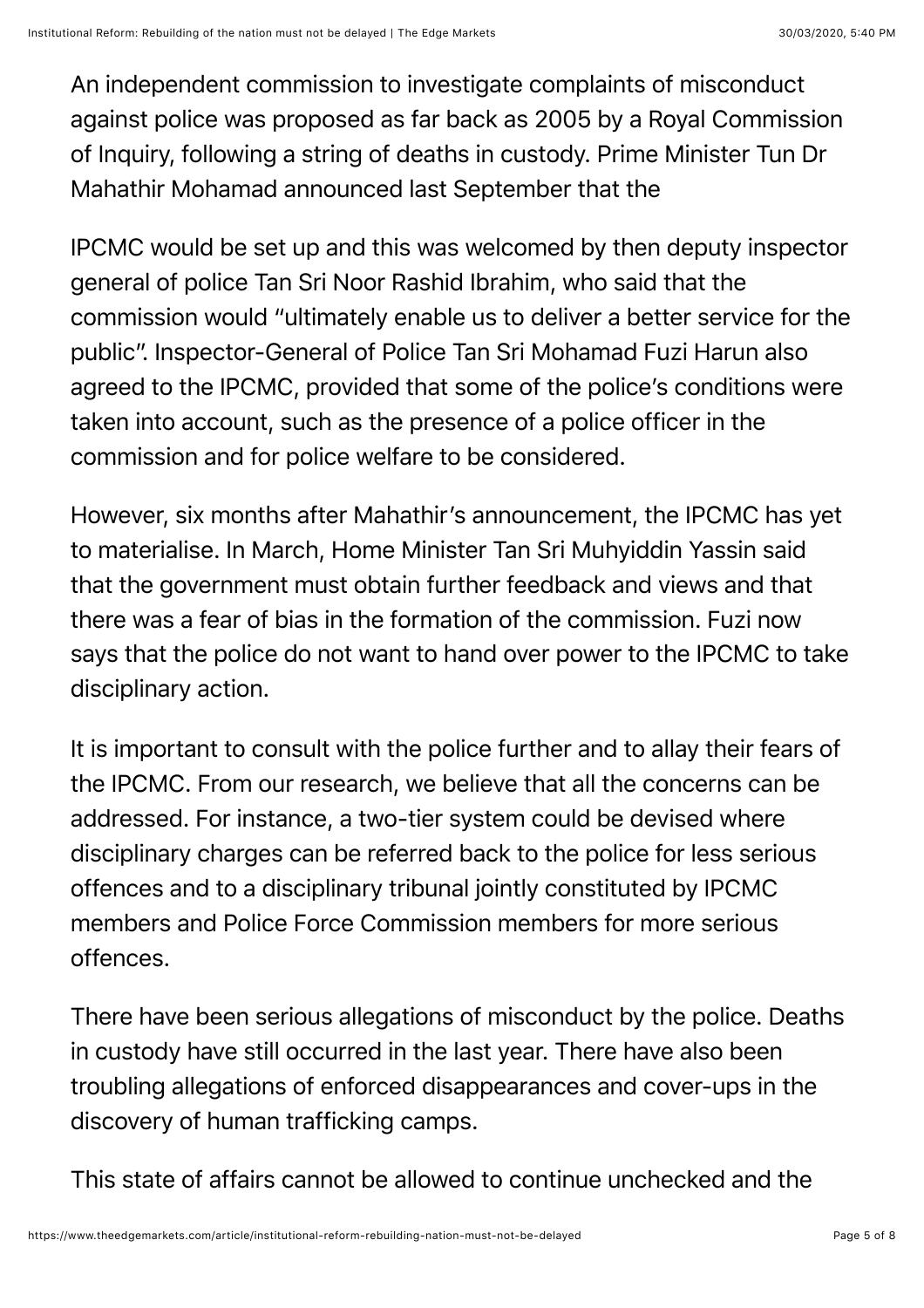setting up of the IPCMC is one of the most immediate and crucial reforms that must be undertaken.

#### 2. Term limits

Pakatan Harapan has promised a two-term limit for the prime minister and chief ministers of states. This is a simple reform involving a constitutional amendment that must be carried out without delay. Malaysia was extremely fortunate that we were able to work together to vote out the Barisan Nasional government and thereby remove Datuk Seri Najib Razak as our prime minister. If that had not occurred, it is likely that Najib would still be our prime minister today, despite the facts of the 1MDB scandal becoming widely known since 2015.

We can never again be left in such a situation without any recourse.

All prime ministers, chief ministers and menteri besar must be subject to term limits as an additional safeguard against the dictatorial tendencies of any leaders.

## 3. Separating the powers of the Attorney General and Public Prosecutor

This is also an important manifesto promise. We saw during the final years of Najib's administration how the executive-appointed attorney general, who was also the public prosecutor, cleared Najib of all wrongdoing, despite glaring evidence to the contrary. He also refused to sign requests of mutual assistance to enable the Malaysian Anti-Corruption Commission to seek legal assistance from foreign governments to continue its investigations on the missing funds from 1MDB.

It is vital that the public prosecutor be independent from the office of the attorney general to prevent any potential conflicts of interest in the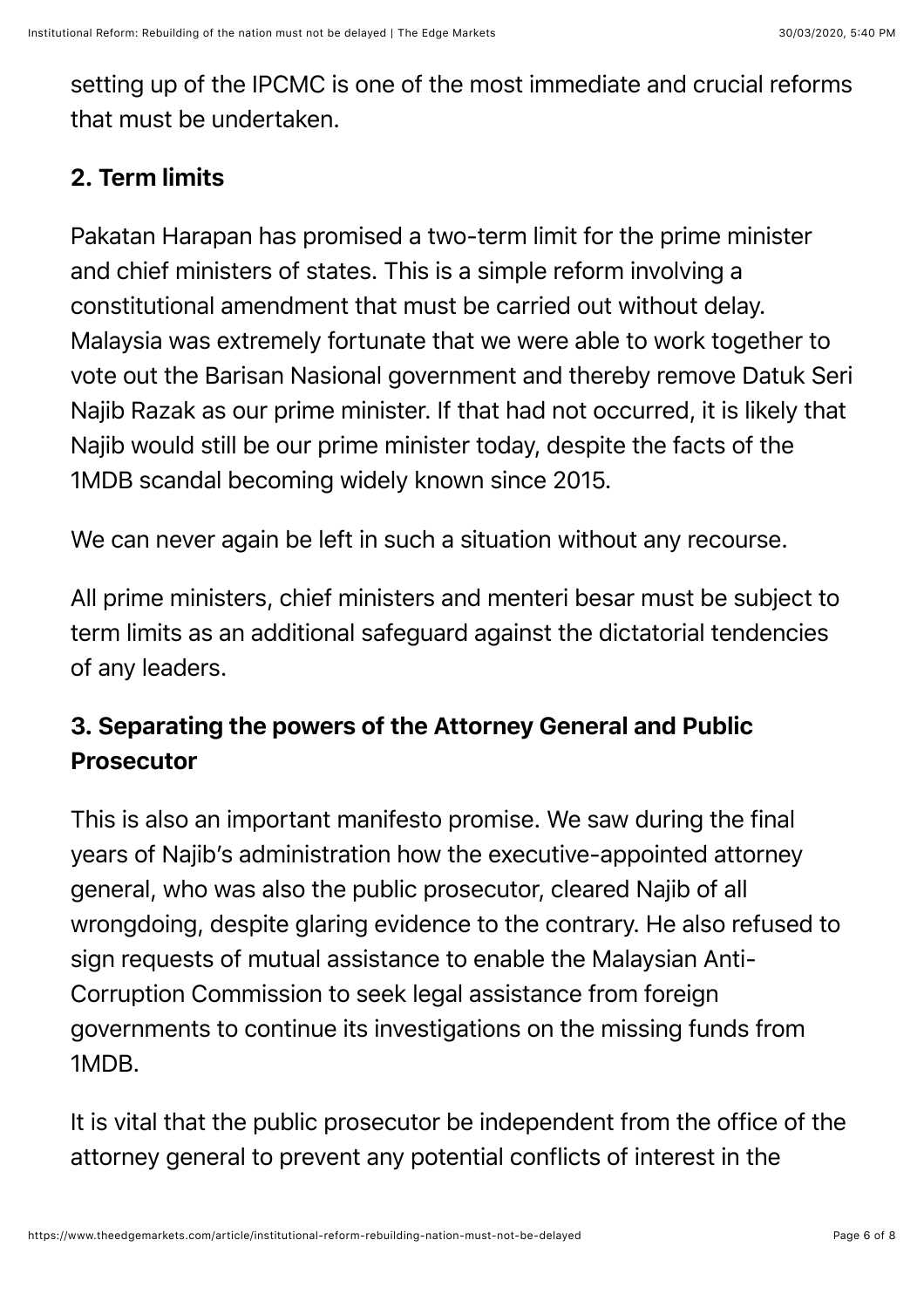#### future.

### 4. Anti-corruption measures

The government has launched the National Anti-Corruption Plan, which contains progressive measures to combat corruption, including the imposition of term limits and the separation of the prosecution function from the attorney general's role, as discussed above. If all the measures are carried out as stated in the plan, they would go a long way towards addressing corruption.

To properly combat corruption, the MACC also has to be strengthened. The plans to make the appointment process for commissioners more independent and overseen by a parliamentary select committee must be carried out.

Ultimately, the MACC should be made a constitutional body in order for them to be really effective and independent. It has been recommended that an Independent Anti-Corruption Commission be created under the constitution, with a separate body, the Anti-Corruption Agency, carrying out investigations and reporting to the commission.

To enable the MACC to properly gather evidence, it is also necessary to amend and strengthen the Witness Protection Act and Whistleblower Act.

### 5. Appointment process for key institutions

While progressive and bold appointments have been made to key institutions such as the Election Commission, the judiciary and the Attorney General's Chambers, these appointments are still made entirely at the discretion of the executive. While a parliamentary committee has been set up to scrutinise major public appointments, it is still unclear how this committee will function.